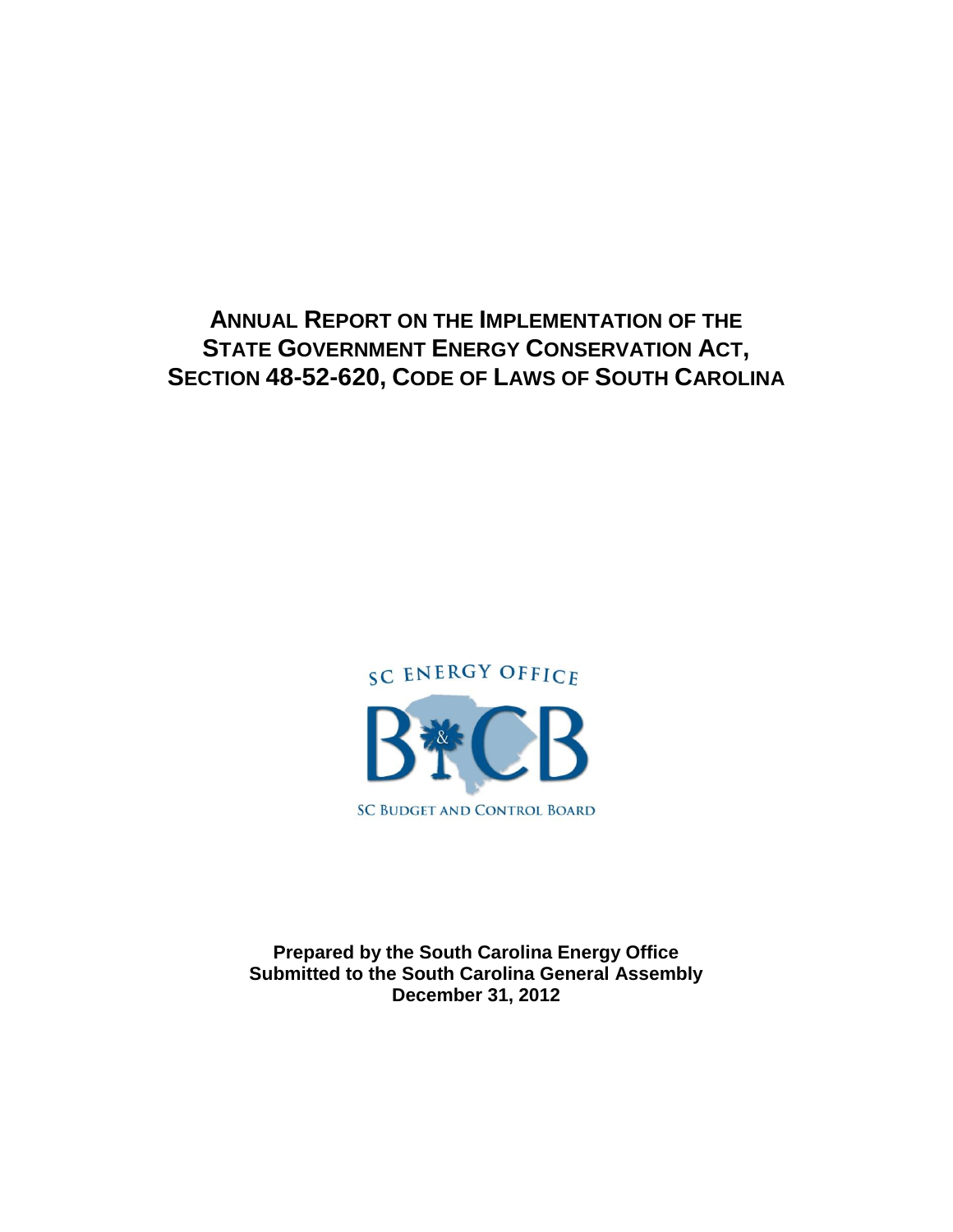This document may be downloaded from the South Carolina Energy Office website:

[http://energy.sc.gov/index.aspx?m=49&t=149](https://energy.sc.gov/index.aspx?m=49&t=149)

*This work is supported by the United States Department of Energy and the South Carolina Energy Office under Award Number DE-EE0003884, State Energy Program*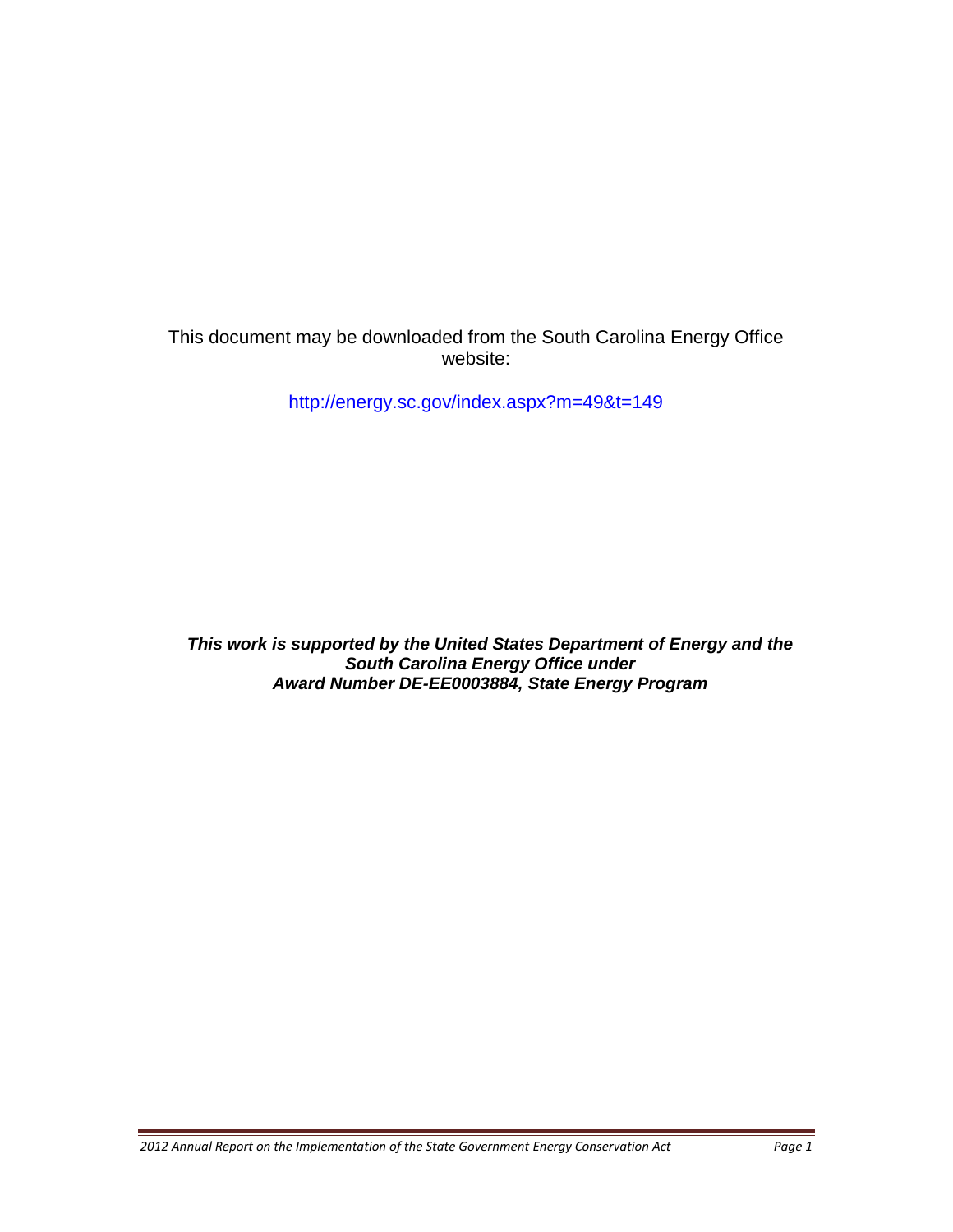## **TABLE OF CONTENTS**

#### **I. Background**

- a. Section 48-52-620, Code of Laws of South Carolina
- b. South Carolina Energy Office

#### **II. South Carolina Energy Office - Past Implementation Activities**

- a. Implementation Plan
- b. Plan Development Workshops
- c. South Carolina Accredited Commercial Energy Manager Training

## **III. South Carolina Energy Office – 2012 Activities**

- a. Energy Efficiency Retrofit Grants and Loans Program
- b. Energy Technical Assistance Program
- c. ConserFund
- d. Energy Performance Contracting
- e. Milestone Recognition Awards
- f. Building Operator Certification

#### **IV. Submission of Annual Progress Reports**

- **V. Progress Toward Energy Conservation Goals**
- **VI. Conclusion**

#### **Appendix A: List of Organizations Submitting Reports**

**Appendix B: Compilation of Selected Complete Annual Progress Reports**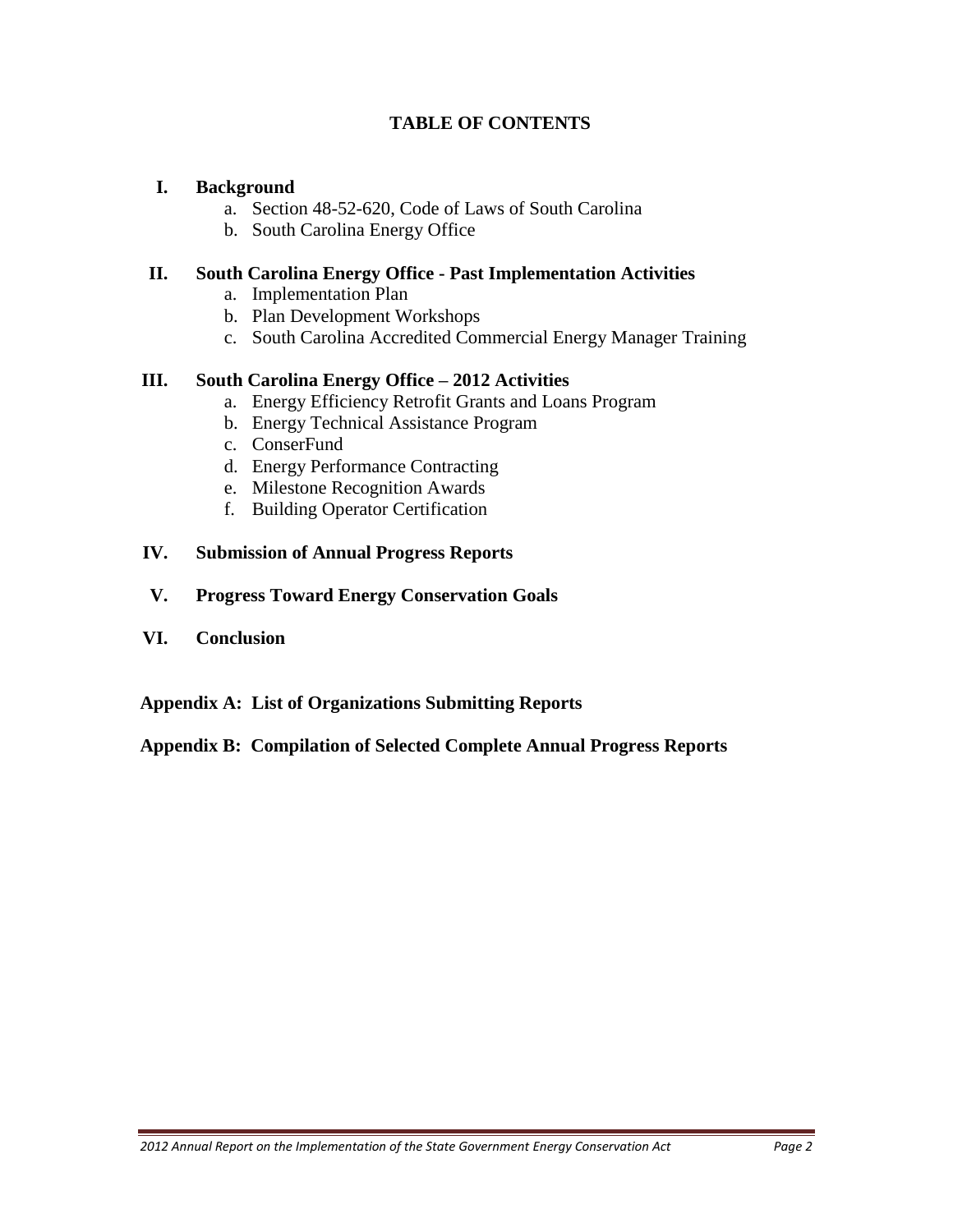The South Carolina Energy Office (SCEO) submits this report in accordance with Section 48-52-620 (E), Code of Laws of South Carolina.

# **I. Background**

# **a. Section 48-52-620, Code of Laws of South Carolina**

Section 48-52-620, Code of Laws of South Carolina, requires all state agencies, school districts and public colleges and universities to develop energy conservation plans to reduce their energy consumption intensity by one percent annually during fiscal years 2009-2013 and by a total of 20 percent by 2020, as compared to 2000 levels.

The specific requirements of this legislation include the following:

- Energy Conservation Plans Each public entity is required to develop an energy conservation plan that addresses how the legislatively mandated energy use goals are to be met. These plans are to be submitted to the SCEO.
- Annual Progress Reports Each public entity is also required to submit an annual progress report to the SCEO that outlines actions taken to implement its energy conservation plan and chronicles progress made in achieving its energy use goals.
- Annual Report to Legislature The SCEO is required to compile the annual progress reports submitted by the public entities and submit an overall annual report to the General Assembly.

# **b. South Carolina Energy Office**

The 1992 South Carolina Energy Conservation and Efficiency Act established the SCEO within the State Budget and Control Board in order to address energy issues in a consistent and professional manner. The SCEO carries out the state policy and program mandates of the Act and also administers the State Energy Program funded by the United States Department of Energy. Additionally, we carry out substantial functions related to radioactive waste disposal mandated by legislation passed by the General Assembly in 2000. The mission of the SCEO is to increase energy efficiency, enhance environmental quality and save energy dollars for South Carolina.

# **II. South Carolina Energy Office – Initial Implementation Activities**

# a. **SCEO Implementation Plan**

In order to ensure the development of a fair and equitable methodology for implementing this legislative requirement, the SCEO established an advisory group in 2008 of knowledgeable representatives from a variety of state agencies, school districts, colleges and universities and technical schools – all of which were affected by the new legislative mandate. The composition of this group reflected the diversity of entities affected by this legislation, from size to type of institution.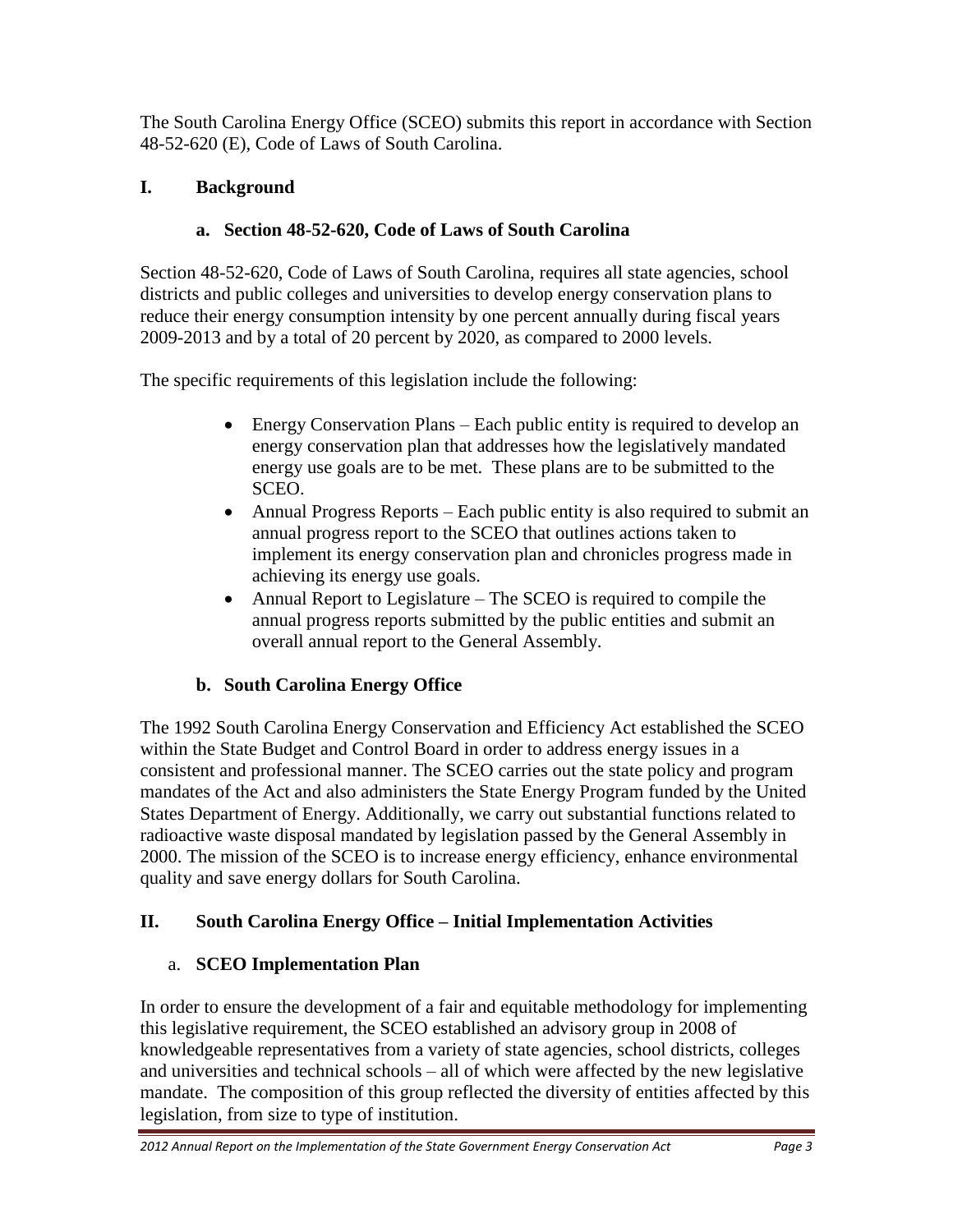## b. **Plan Development Workshops**

Based on the advisory group's suggestions, SCEO offered a total of four Energy Plan Development Workshops around the state. A total of 147 people participated in these workshops, representing 17 public colleges and universities, 20 state agencies and 49 school districts.

Additional energy plan development training was made possible by the SCEO's participation in various other energy-related workshops and conferences, allowing SCEO staff to make presentations about the legislation and provide additional practical guidance on the development of energy conservation plans. In all, through the SCEO Energy Plan Development Workshops and other training and conferences*,* a total of 101 public entities were able to receive some form of energy plan development training. In addition, extensive one-on-one energy plan development assistance was provided by SCEO staff.

Following the workshops, SCEO staff developed a Sample Energy Conservation Plan Template which was provided to agencies and remains available on our website.

## c. **South Carolina Accredited Commercial Energy Manager Training** (ACEM)

In 2009, the SCEO and the Association of South Carolina Energy Managers created a state-specific alternative to the national Certified Energy Manager training offered in years past. While the South Carolina Accredited Commercial Energy Manager Training has provided hands-on information to a broad range of participants, its primary purpose is to train facility and energy managers to reduce energy consumption in support of the new legislative requirements. The course focuses on teaching participants to identify projects to reduce their energy consumption and to calculate their projected energy savings.

Since the first of these trainings was offered in July of 2009, a total of nine ACEM training classes have been held, two of which occurred during the 2011 calendar year. A total of 165 individuals have been able to receive this extensive energy management training. The pass rate for this course averages approximately 84%, with those passing the test receiving ACEM certification.

In response to requests from ACEM graduates, we instituted a one-day "graduate seminar" in 2011, which was also repeated in 2012 and promises to become a wellattended annual event.

# **III. South Carolina Energy Office – 2012 Activities**

## **a. Energy Efficiency Retrofit Grants and Loans Program**

Through the American Recovery and Reinvestment Act (ARRA) of 2009, the SCEO received over \$38 million in funding under the State Energy Program (SEP) Energy Efficiency Retrofit Grants and Loans Program. This program was designed to improve energy efficiency in school districts, public colleges and universities and state agencies.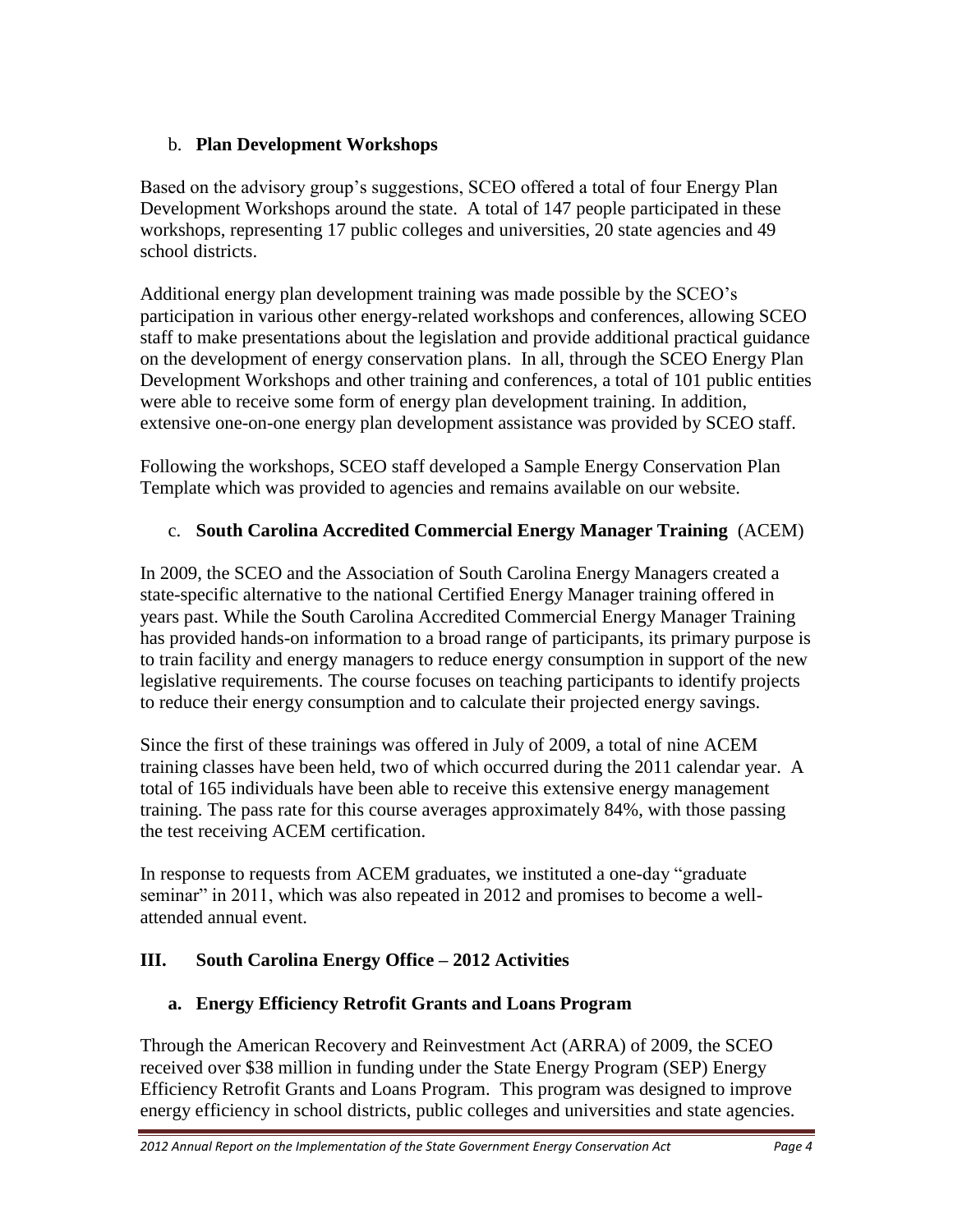Allocations were made to public entities based on their respective energy consumption histories. Each organization was given a \$40,000 base allocation, along with an additional amount proportional to the organization's energy intensity. Each award was given as 75% grant / 25% no-interest loan. The loan portion of the award will be repaid as energy measures are completed and begin creating savings. To receive this assistance, each entity was required to conduct a technical analysis to ensure a minimum return on investment (ROI) of 2.5 to 1, with an overall target of 4 to 1. The most common energy measures installed were upgrades to HVAC systems, lighting, and the addition of digital controls.

The ARRA State Energy Program grant closed in April of 2012. In addition to Energy Efficiency Retrofit Grants and Loans, smaller programs were established to assist with renewable energy projects and industrial and water/wastewater energy efficiency retrofits. Overall results are summarized below:

| <b>Annual Energy Savings</b>    | 1.1 TBTU          |
|---------------------------------|-------------------|
| <b>Lifetime Energy Savings</b>  | 20.456 TBTU       |
| <b>Annual Cost Savings</b>      | \$9.8 million     |
| Lifetime Cost Savings           | \$158,026 million |
| <b>Funds Leveraged</b>          | \$178 million     |
| Direct Jobs Created             | 57/quarter        |
| <b>Additional Indirect Jobs</b> | 17/quarter        |
| Vendors Engaged                 | 357               |

#### **SC SEP ARRA Summary**

The lasting legacy of the ARRA funding is likely to be an increased interest in energy efficiency on the part of public entities and a stronger network of vendors, consultants and energy service companies (ESCOs) that can serve that interest. Many technologies have been shown to increase energy efficiency, and many agencies and schools have realized the power of energy efficiency.

SCEO surveyed public sector energy managers who received ARRA funding. In response to a question asking if respondents would be more likely to "take additional steps to reduce your organization's energy demand or produce its own renewable energy" as a result of ARRA funding, 86% said yes. In addition, 68% said they would be more likely to encourage friends or colleagues to "to implement similar projects in their own homes or workplaces" as a result of ARRA funding. We have capitalized on that interest by putting greater emphasis on our existing ConserFund loan program, and by creating a new third-party administered revolving loan fund.

One of the most significant lessons learned during administration of the ARRA funding was the degree to which under-funded and under-staffed organizations need help to even take advantage of opportunities for additional assistance. For some state agencies and (particularly) school districts, the requirements of federal funding were quite daunting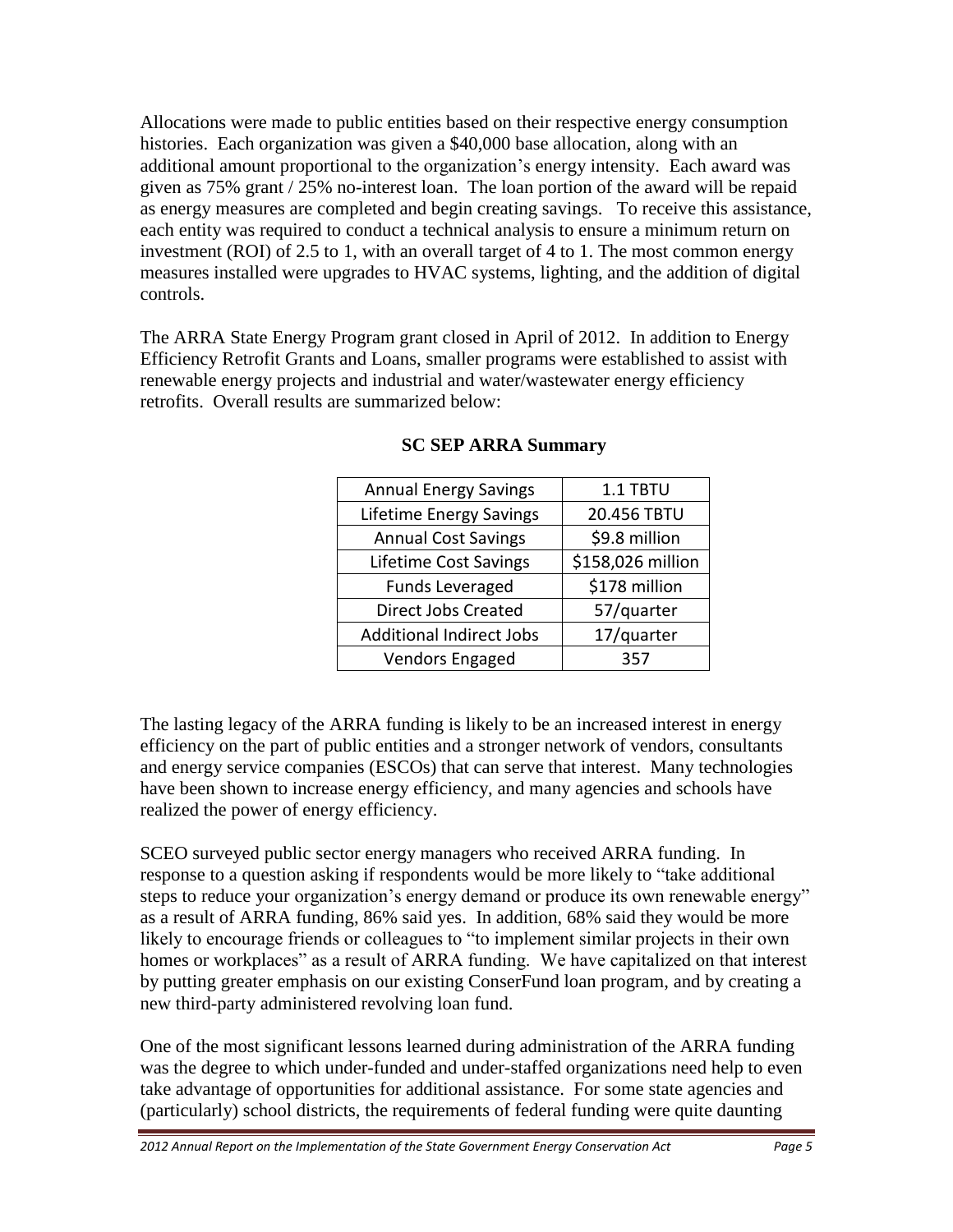and have discouraged them from seeking additional funding through loan programs. In fact "too much paperwork/bureaucracy" was a common comment in response to our survey of public sector energy managers, with some saying outright that the effort was "not worth it."

On a positive note, some of the smaller jurisdictions that did not have their own energy managers told monitors that they are now "seeing all the other ways they can save energy" and are looking for uncomplicated, "easier" sources of funding for those

South Carolina SEP-ARRA produced:

Over 1,100,000,000 kBTU of annual primary energy savings--Enough to power over 5,000 typical homes in the Southeast per year

Over \$9,800,000 of annual energy cost savings--Enough to hire nearly 300 full-time employees at the median SC annual salary

projects. While we recognize that much of the concern expressed by survey respondents was related to federal requirements, we have taken this lesson to heart, and are trying to provide more assistance where we can for loan applications and similar efforts.

## **b.** b. **Energy Technical Assistance Program**

ARRA funding also allowed us to implement a program that provided energy assessments to public, non-profit, and private sector entities, helping them

identify ways to operate with greater energy efficiency. Nearly 19% of public entities subject to the Energy Conservation Act received assistance through this program. Every assessment and audit was based on published ASHRAE standards and concluded with an Action Plan that outlined the recommended energy efficiency measures and the estimated energy and cost savings anticipated from the implementation of those measures.

| <b>Private Companies</b>                  | 59            |
|-------------------------------------------|---------------|
| <b>Private Non-profits</b>                | 23            |
| <b>Local Government</b>                   | 20            |
| <b>Public Colleges &amp; Universities</b> | 14            |
| <b>School Districts</b>                   | 12            |
| <b>State Agencies</b>                     | 9             |
| <b>Private Colleges</b>                   | 7             |
| Agricultural                              | 2             |
|                                           |               |
| Total # of Assessments                    | 146           |
| <b>Total # Square Footage Assessed</b>    | >16.3 million |

## **Summary of ETAP Assessments – All Recipients**

The success of this program has resulted in a new initiative that will begin in 2013 to provide similar energy assessments by in-house staff.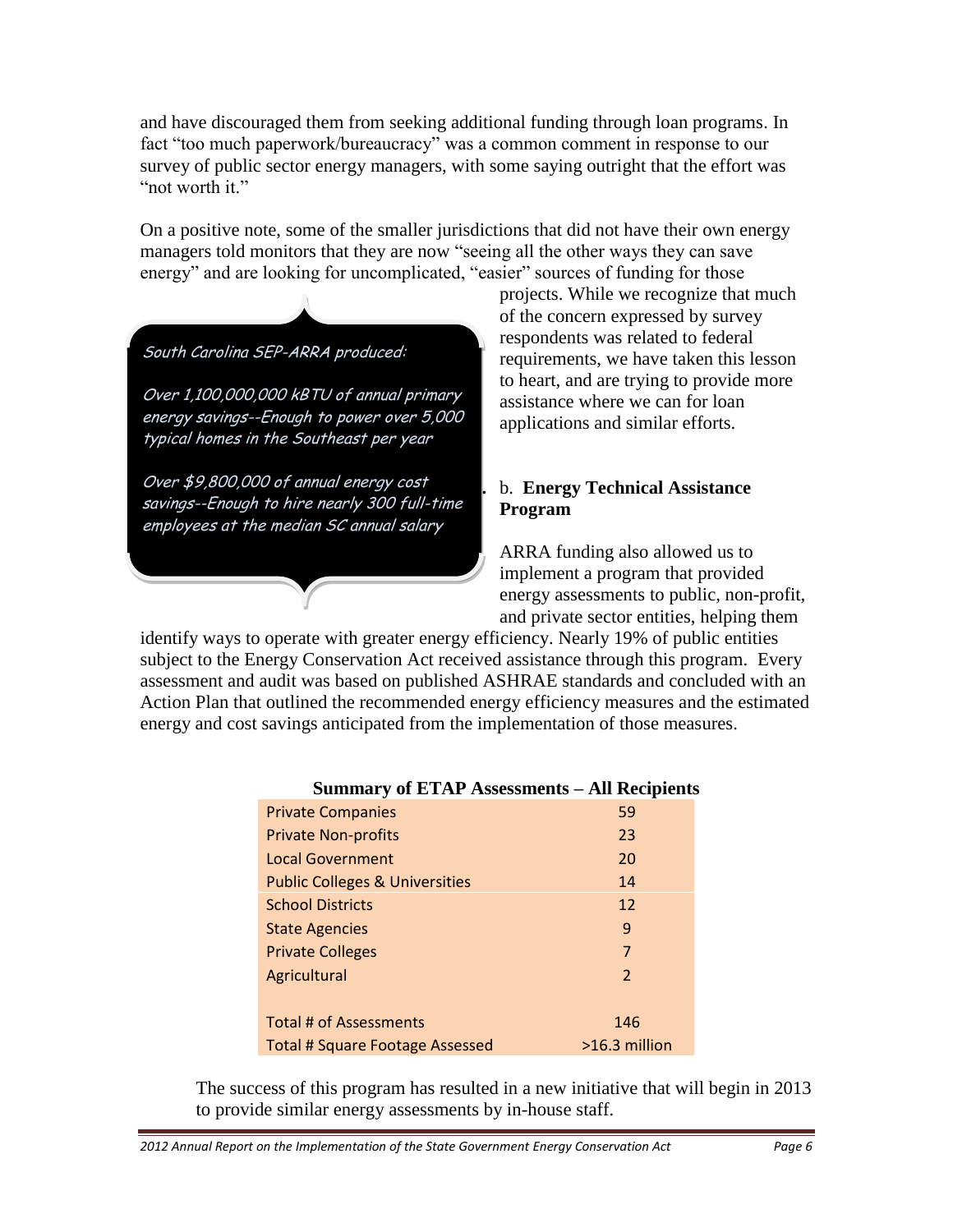## **c. ConserFund**

ConserFund is a low-interest loan program for energy efficiency improvements in state agencies, public colleges or universities, school districts, local governments and private non-profit organizations. ConserFund is structured so that the cost savings resulting from the energy efficiency upgrades funded through this program are used to make the loan payments.

Although the loan program has been in place since 1999, there has recently been an increase in awareness of ConserFund resulting from ETAP and other SCEO programs, as well as an aggressive marketing effort by the SCEO. With a fixed annual interest rate (currently at 2%) set below the *Wall Street Journal* prime rate, this program has great appeal for public entities interested in implementing additional energy efficiency improvements that provide long-term cost reductions. SCEO continues to make public entities aware of this effective funding program that can make it possible for them to implement significant energy efficiency measures. SCEO expects to see a rise in ConserFund applications from state entities as stimulus funding wanes.

Since its inception, the ConserFund Loan Program has made the following loans:

| <b>School Districts</b>                   | 10 |
|-------------------------------------------|----|
| <b>State Agencies</b>                     | 15 |
| <b>Public Colleges &amp; Universities</b> | 10 |
| <b>Private Non-profits</b>                | 11 |
| <b>Local Governments</b>                  | 8  |
|                                           |    |
| Total # of Loans                          | 57 |

## **ConserFund Loan Summary FY2000 – FY2012**

## **d. Energy Performance Contracting**

Energy Performance Contracts (EPCs) are another way for agencies and schools to fund energy efficiency improvements. Energy Performance Contracts are turn-key services provided by an energy services company (ESCO). The ESCO identifies a set of energysaving opportunities and recommends a package of improvements to be paid for through savings. Savings are often guaranteed so that if savings do not materialize, the ESCO will pay the difference.

To make it simpler for state agencies and schools to use EPCs, the SCEO and the Office of the State Engineer formed a "documents committee" in 2010. While the work of that committee continues, SCEO also organized a workshop to bring ESCOs, agencies, local governments and related vendors together to discuss possible changes to the state's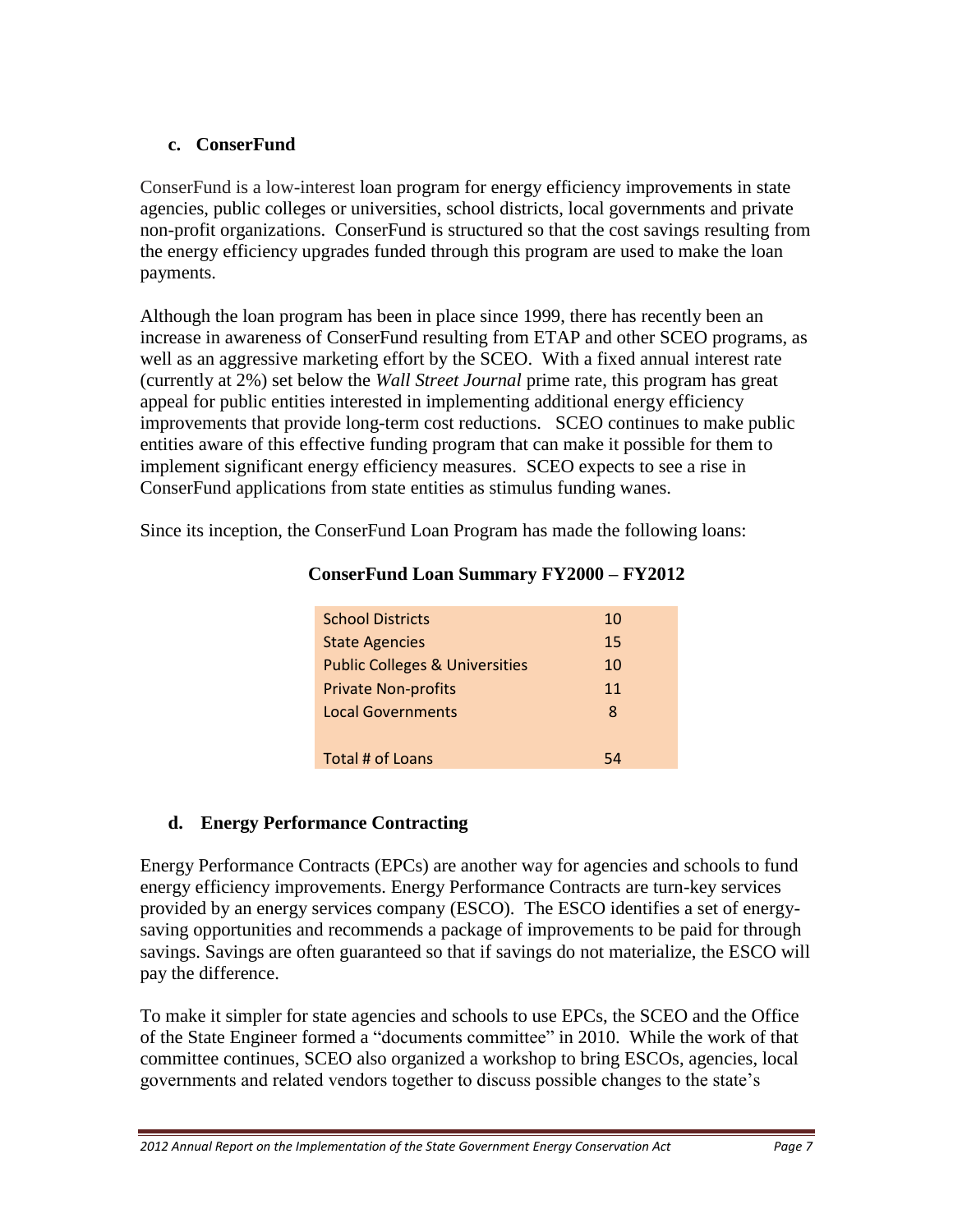performance contracting procedures. We have since distributed a questionnaire to seek additional input, and anticipate continued conversations.

# **e. Milestone Recognition Awards**

A grant from the Emily Hall Tremaine Foundation has allowed SCEO to provide tangible recognition for those agencies, school districts and public colleges and universities that appear to have met their mandated 20% reduction in energy use intensity since the year 2000. The first four recognition awards were presented at the Association of SC Energy Managers meeting in the spring of 2012, with an additional seven presented at the fall meeting in November. (*Photo at right of a representative from Aiken Technical College receiving an award from SCEO Director Ashlie Lancaster and Tremaine Foundation's Nicole Chevalier.)*



The Foundation has also provided funding to document and publicize energy efficiency successes among the state's public schools receiving ARRA funding. We believe that drawing attention to projects which include significant cost savings will encourage other entities to follow suit. The Foundation has also supported a pilot program to assist school districts and local governments to benchmark their energy use and cost data in Portfolio Manager, a free tool developed jointly by the EPA and DOE to support EnergyStar designations. This program is intended to make it easier for reporting entities to track their energy use and expenditures, and thus manage them more effectively.

# **f. Building Operator Certification**

ARRA funding enabled the SCEO to work with the state's Technical College System to create the Energy Efficiency Training Collaborative, providing training in energy efficiency and renewable energy technologies at tech schools around the state. Among the offerings was the Building Operator Certification course, designed to assist facility operators with maintaining and operating equipment so as to obtain maximum energy efficiency. The schools anticipate continued offering of this course in the spring of 2013.

# **IV. Submission of Annual Progress Reports**

During 2012, public entities subject to the Energy Conservation Act were required to complete the following five sections of the report:

Section 1: Energy Savings Measures This section required the listing of energy conservation measures implemented during the year, including any measured or projected energy savings.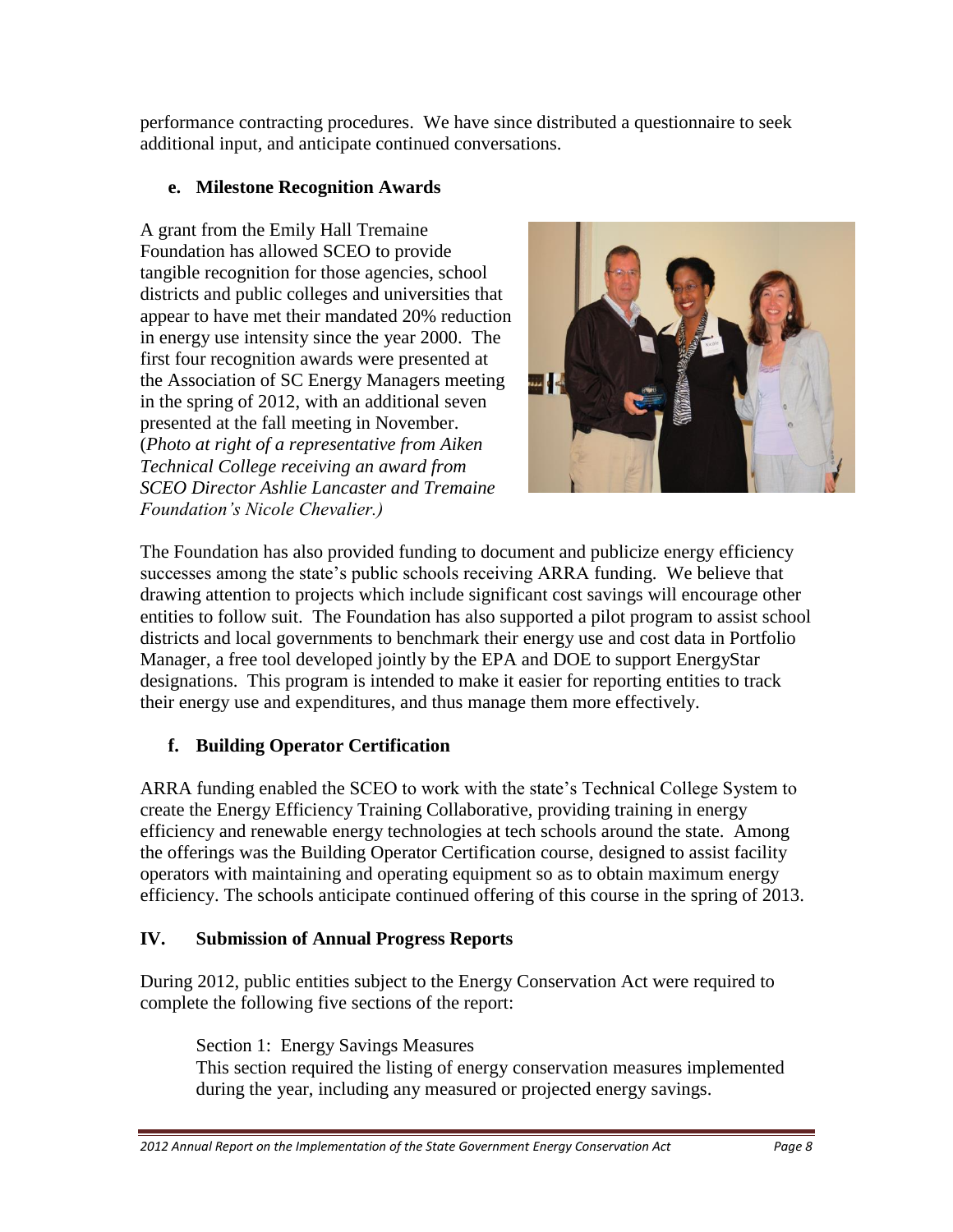Section 2: Energy Consumption Data In this section, overall energy consumption data was reported, either through a web-based reporting tool or a spreadsheet provided by SCEO.

Section 3: Energy Team Development

This section requested an update on the organization's energy team, including any change in membership or any training, education or other energy team activities that occurred during the year.

Section 4: Purchase of Energy Conservation Products This section requested a disclaimer that all purchased energy conservation products have been certified and/or approved by the SCEO, as per §48-52-640.

Section 5: Additional Narrative

This section allowed for a brief summary of any changes that may have occurred since submission of the Energy Conservation Plan to the SCEO, as well as any successes deserving mention or any barriers encountered.

At the time this annual report was written, 66% of the state's public entities submitted reports that were complete, with valid information provided in all five sections. Twentyfive percent submitted partially complete reports. Ten percent failed to submit any reports at all<sup>1</sup>.

| S<br>Entitie<br><b>Total</b><br>Numbe | Complete | Complete<br>ৼ | Complete<br>Partially | Partially<br>Complete<br>৯ৎ | Submitting<br>Non- | mitting<br>Non-<br><b>Gub</b><br>৯ৎ |
|---------------------------------------|----------|---------------|-----------------------|-----------------------------|--------------------|-------------------------------------|
| 39                                    | 26       | 67%           | 8                     | 21%                         | 5                  | 13%                                 |
|                                       |          |               |                       |                             |                    |                                     |
| 13                                    | 10       | 77%           | $\overline{2}$        | 15%                         | 1                  | 8%                                  |
|                                       |          |               |                       |                             |                    |                                     |
| 20                                    | 16       | 80%           | 3                     | 15%                         | 1                  | 5%                                  |
| 83                                    | 50       | 60%           | 25                    | 30%                         | 8                  | 10%                                 |
|                                       |          |               |                       |                             |                    | 10%                                 |
|                                       | 155      | 102           | 66%                   | 38                          | 25%                | 15                                  |

A complete list of reporting and non-reporting entities is included in Appendix A. As in prior years, many entities were able to prepare and submit their reports with little or no help, while others required in-depth assistance. SCEO staff continues to offer ongoing assistance to those entities that did not provide complete reports

A selection of several fully completed Annual Progress Reports is attached in Appendix B. These reports are included to illustrate the types of energy conservation measures being undertaken by many of the state's agencies, school districts and public colleges and

 $\overline{a}$ 

*2012 Annual Report on the Implementation of the State Government Energy Conservation Act Page 9*

 $<sup>1</sup>$  Please note that these percentages do not total 100% due to independent rounding.</sup>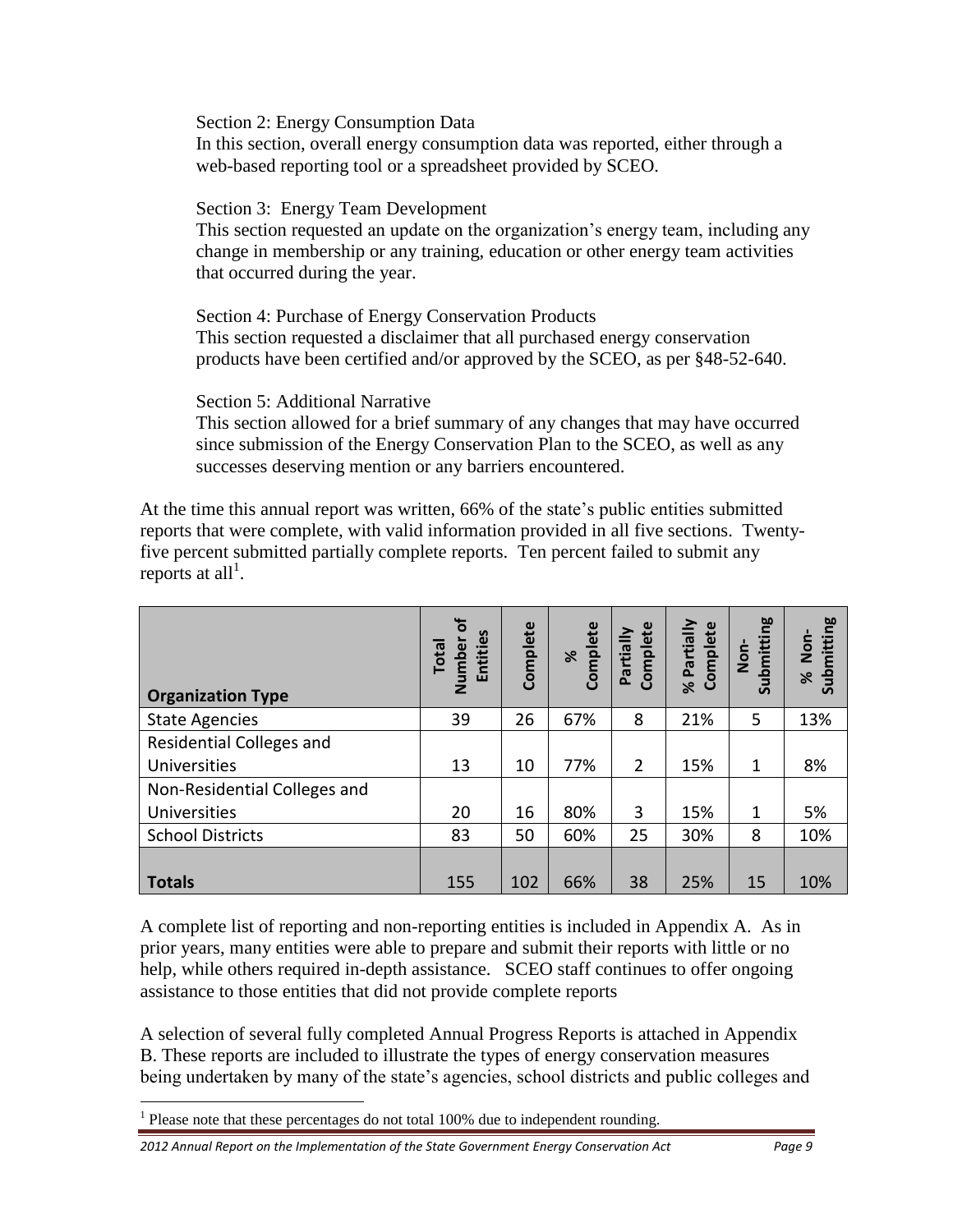universities. It should be noted that this attachment is merely a sampling of complete reports and is not intended to imply SCEO endorsement of these reports over those not included here.

# **V. Progress toward Energy Conservation Goals**

The State Government Energy Conservation Act requires public entities to work toward meeting specific goals in reducing their energy intensity (defined as total site energy consumption per gross square foot). The SCEO has collected data on energy consumption, energy spending, and building square footage from public entities on an annual basis for the past 20 years. These data can be used as a basis for estimating the progress made by public entities toward meeting their energy goals. However, these data are accepted as received, and the SCEO can make no representation regarding their accuracy. In addition, some entities did not submit reports to the SCEO, introducing a potential source of bias. Consequently, the statistics reported in this section should be approached with caution. (As described above in Sections III and IV, the SCEO continues to provide assistance to public entities that need help establishing systems for tracking energy usage.)



School districts were responsible for the majority of reported building space, constituting 68% of the square footage reported by public entities.

Data submitted for the most recent fiscal year (FY2012) indicate that public entities decreased their energy intensity by an average of 24% compared to the FY2000 baseline. School districts—the least energy-intensive category of public entities—reported the most significant improvements (27%). Residential colleges—the most energy-intensive category—reported the most modest improvements (3%).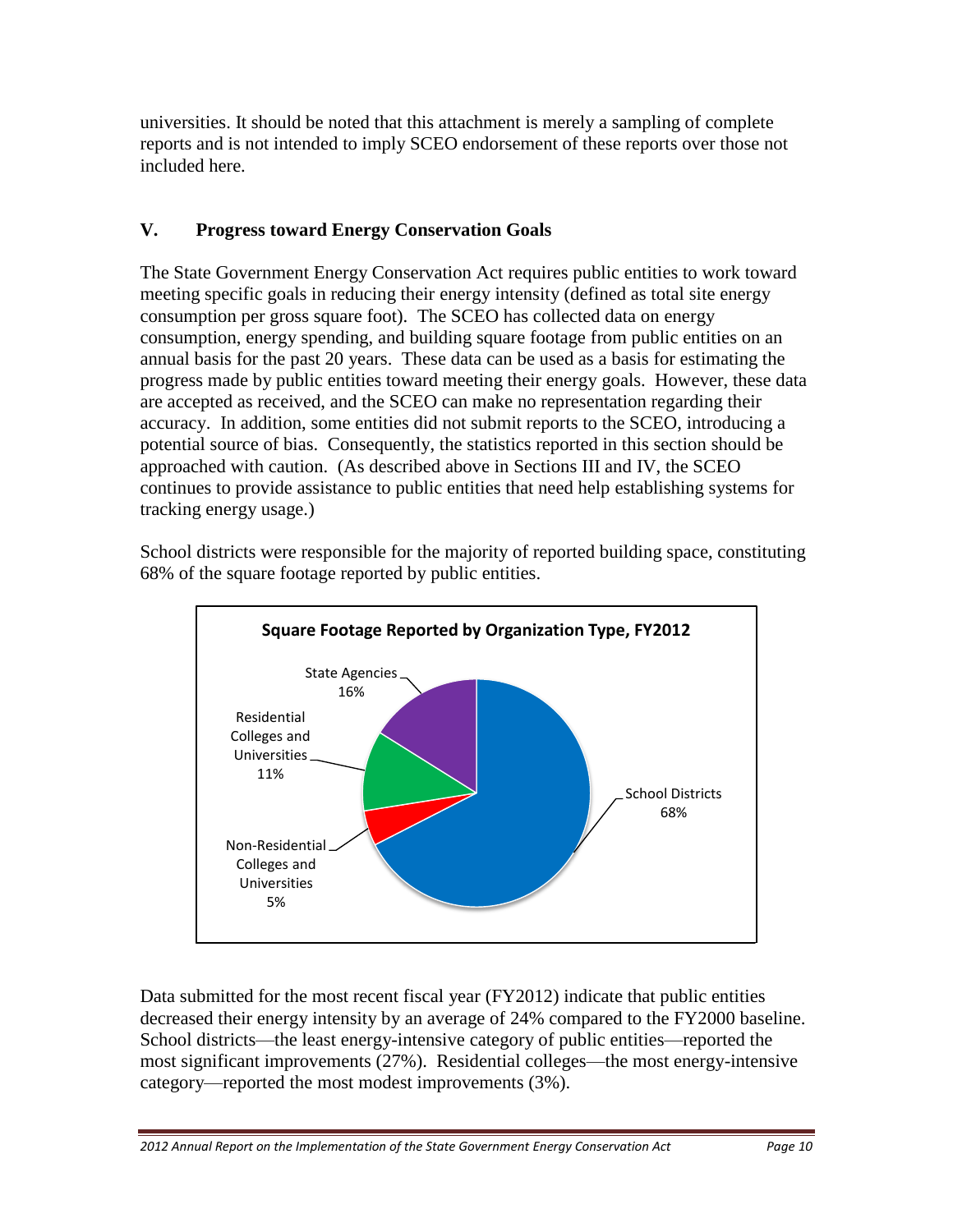| Organization                                                                                                                                                                                                                         | Average Energy Use per Square Foot<br>(site kBTU) |               |          | <b>Average Energy Spending per Square Foot</b><br>(inflation-adjusted \$) |                           |        |  |
|--------------------------------------------------------------------------------------------------------------------------------------------------------------------------------------------------------------------------------------|---------------------------------------------------|---------------|----------|---------------------------------------------------------------------------|---------------------------|--------|--|
| <b>Type</b>                                                                                                                                                                                                                          | <b>FY2000</b>                                     | <b>FY2012</b> | % change | <b>FY2000</b>                                                             | <b>FY2012</b><br>% change |        |  |
| <b>State Agencies</b>                                                                                                                                                                                                                | 113                                               | 97            | $-14%$   | \$1.80                                                                    | \$1.58<br>$-12%$          |        |  |
| Residential<br>Colleges and<br><b>Universities</b>                                                                                                                                                                                   | 143                                               | 138           | -3%      | \$1.76                                                                    | \$2.21                    | $+26%$ |  |
| Non-Residential<br>Colleges and<br><b>Universities</b>                                                                                                                                                                               | 80                                                | 68            | $-15%$   | \$1.58                                                                    | \$1.60                    | $+1%$  |  |
| <b>School Districts</b>                                                                                                                                                                                                              | 45                                                | 33            | $-27%$   | \$1.14                                                                    | \$1.10                    | -4%    |  |
| <b>Total</b>                                                                                                                                                                                                                         | 75                                                | 57            | $-24%$   | \$1.38                                                                    | \$1.33                    | -4%    |  |
| Note: These statistics are based on self-reported data submitted by public entities. SCEO makes no representation<br>regarding the accuracy of these data. Dollars adjusted using the Consumer Price Index-Urban, BLS (data.bls.gov) |                                                   |               |          |                                                                           |                           |        |  |

Energy spending per square foot (adjusted for inflation) reportedly fell an average of only 4% during this period.

In aggregate, the state's public sector has reported significant improvements in energy intensity. Public entities in South Carolina have, as a whole, surpassed the 20% goal set by the Energy Conservation Act.

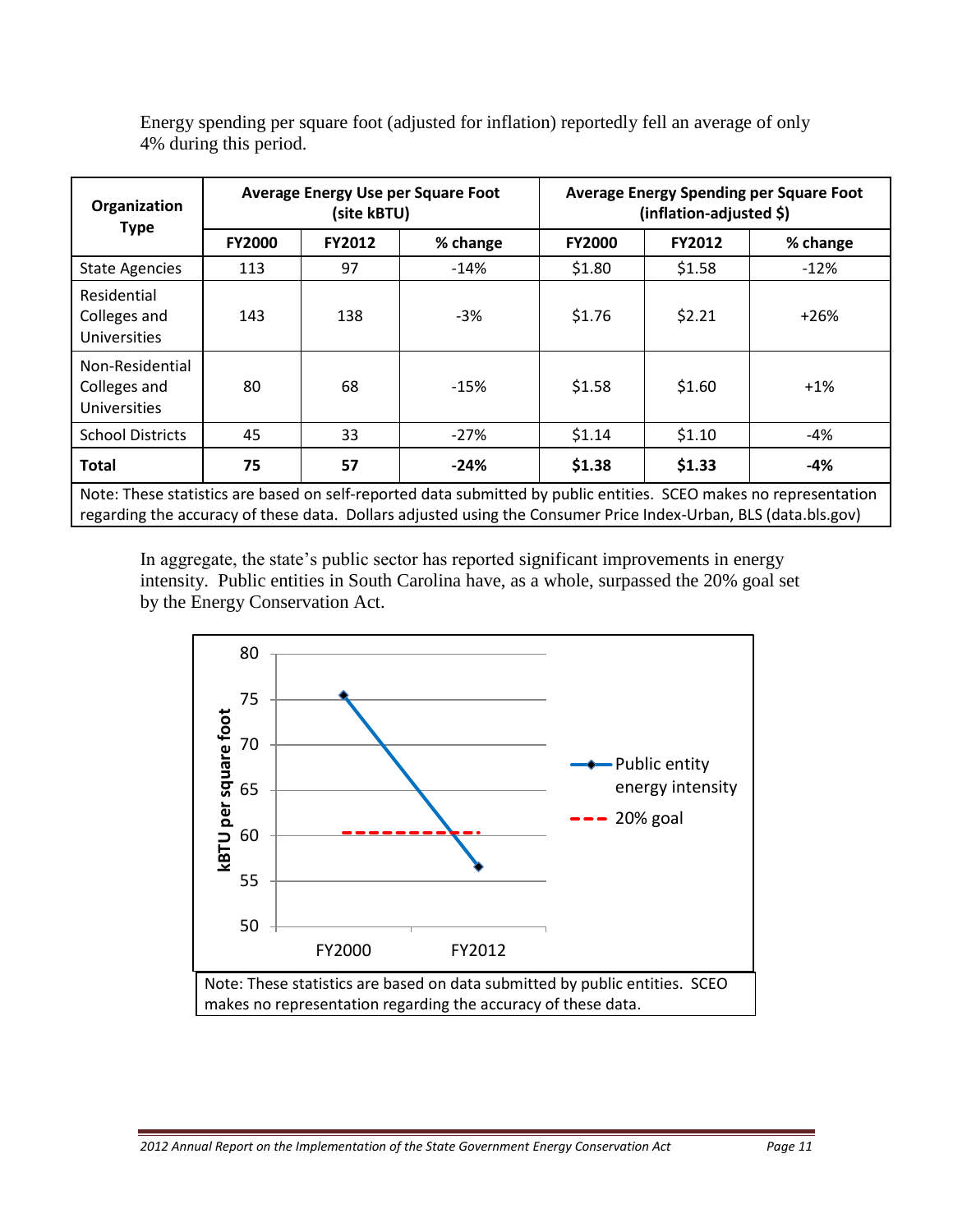## **VI. Conclusion**

The purpose of this report is to provide to the South Carolina General Assembly an update on the implementation of the requirements of the 2008 State Government Energy Conservation Act (Section 48-52-620, Code of Laws of South Carolina).

Through the development and implementation of Energy Conservation Plans, as required by this legislation, the state's public entities have developed strategies for meeting energy conservation goals. Also, by submitting Annual Progress Reports, many of these organizations are identifying specific and measureable energy conservation efforts that they are undertaking. Finally, the SCEO, through several ongoing and new programs, is providing training, technical assistance and funding to these entities for the purpose of assisting them with making progress toward their energy conservation goals. Data submitted by public entities indicate that, in aggregate, the state has already exceeded the goals established by the Act.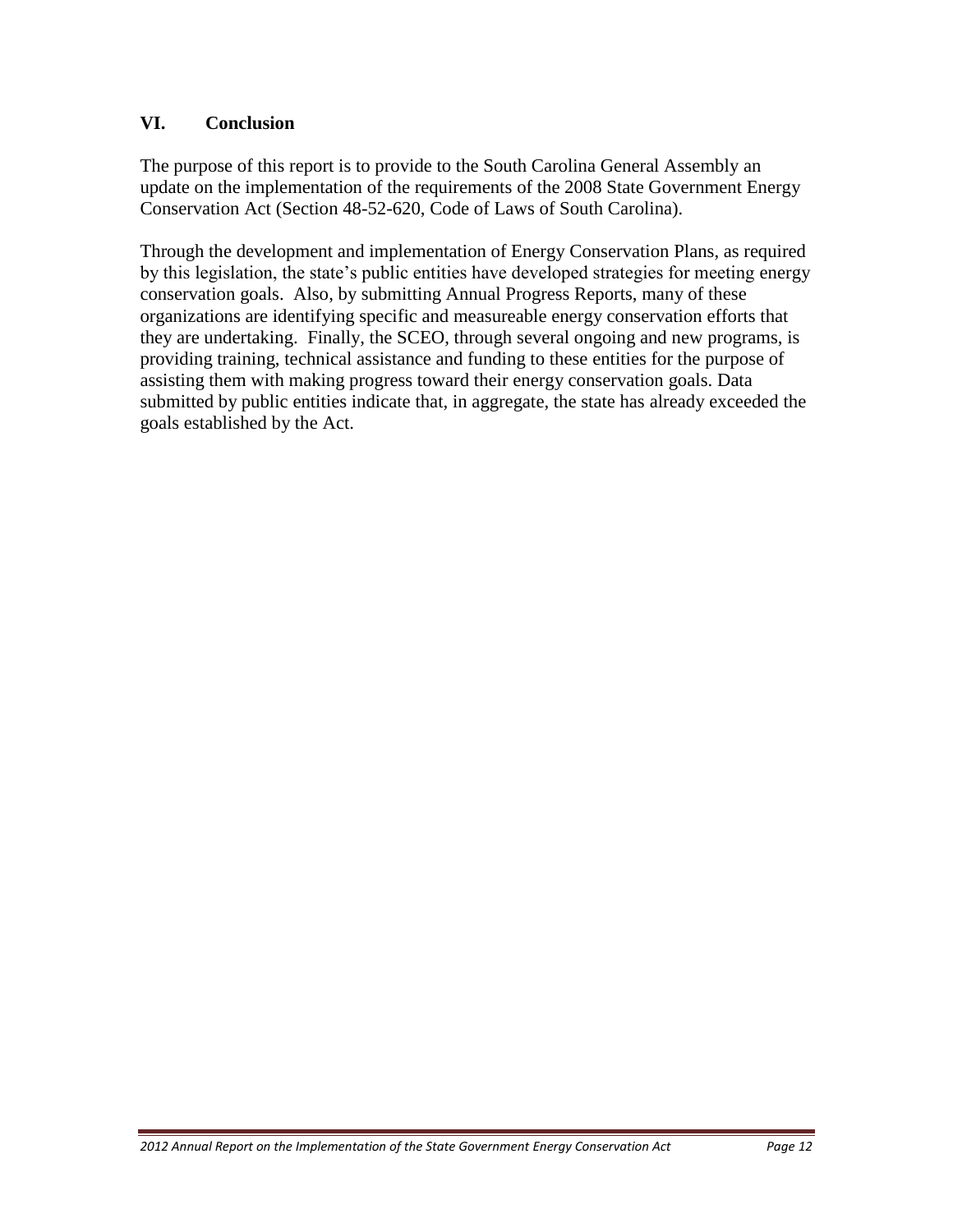# **Appendix A: List of Organizations Submitting Reports**

At the time this annual report was written, the following entities had submitted complete reports:

| ABBEVILLE SCHOOL DISTRICT                         |
|---------------------------------------------------|
| AIKEN COUNTY SCHOOL DISTRICT                      |
| AIKEN TECHNICAL COLLEGE                           |
| <b>ANDERSON COUNTY SCHOOL DISTRICT 2</b>          |
| ANDERSON COUNTY SCHOOL DISTRICT 3                 |
| <b>ANDERSON COUNTY SCHOOL DISTRICT 4</b>          |
| <b>ANDERSON COUNTY SCHOOL DISTRICT 5</b>          |
| <b>BAMBERG COUNTY SCHOOL DISTRICT 1</b>           |
| <b>BARNWELL COUNTY SCHOOL DISTRICT 29</b>         |
| <b>BARNWELL COUNTY SCHOOL DISTRICT 45</b>         |
| <b>BEAUFORT COUNTY SCHOOL DISTRICT</b>            |
| <b>BERKELEY COUNTY SCHOOLS</b>                    |
| CENTRAL CAROLINA TECHNICAL COLLEGE                |
| <b>CHARLESTON COUNTY SCHOOL DISTRICT</b>          |
| <b>CHEROKEE COUNTY SCHOOL DISTRICT</b>            |
| <b>CHESTER COUNTY SCHOOL DISTRICT</b>             |
| <b>CHESTERFIELD SCHOOL DISTRICT</b>               |
| <b>CITADEL, THE</b>                               |
| <b>CLARENDON COUNTY SCHOOL DISTRICT 2</b>         |
| <b>CLEMSON UNIVERSITY</b>                         |
| <b>COLLEGE OF CHARLESTON</b>                      |
| <b>COMMISSION FOR THE BLIND, SC</b>               |
| DILLON COUNTY SCHOOL DISTRICT 3                   |
| DORCHESTER COUNTY SCHOOL DISTRICT 2               |
| EDUCATION, SC DEPT. OF - OFFICE OF TRANSPORTATION |
| EDUCATIONAL TELEVISION, SC                        |
| FAIRFIELD COUNTY SCHOOL DISTRICT                  |
| FLORENCE COUNTY SCHOOL DISTRICT 1                 |
| <b>FLORENCE COUNTY SCHOOL DISTRICT 3</b>          |
| FLORENCE-DARLINGTON TECHNICAL COLLEGE             |
| FORESTRY COMMISSION, SC                           |
| <b>FRANCIS MARION UNIVERSITY</b>                  |
| GENERAL SERVICES DIV., SC BUDGET & CONTROL BOARD  |
| GOV'S SCHOOL FOR SCIENCE AND MATHEMATICS, SC      |
| <b>GREENVILLE TECHNICAL COLLEGE</b>               |
| <b>GREENWOOD COUNTY SCHOOL DISTRICT 50</b>        |
| <b>GREENWOOD COUNTY SCHOOL DISTRICT 51</b>        |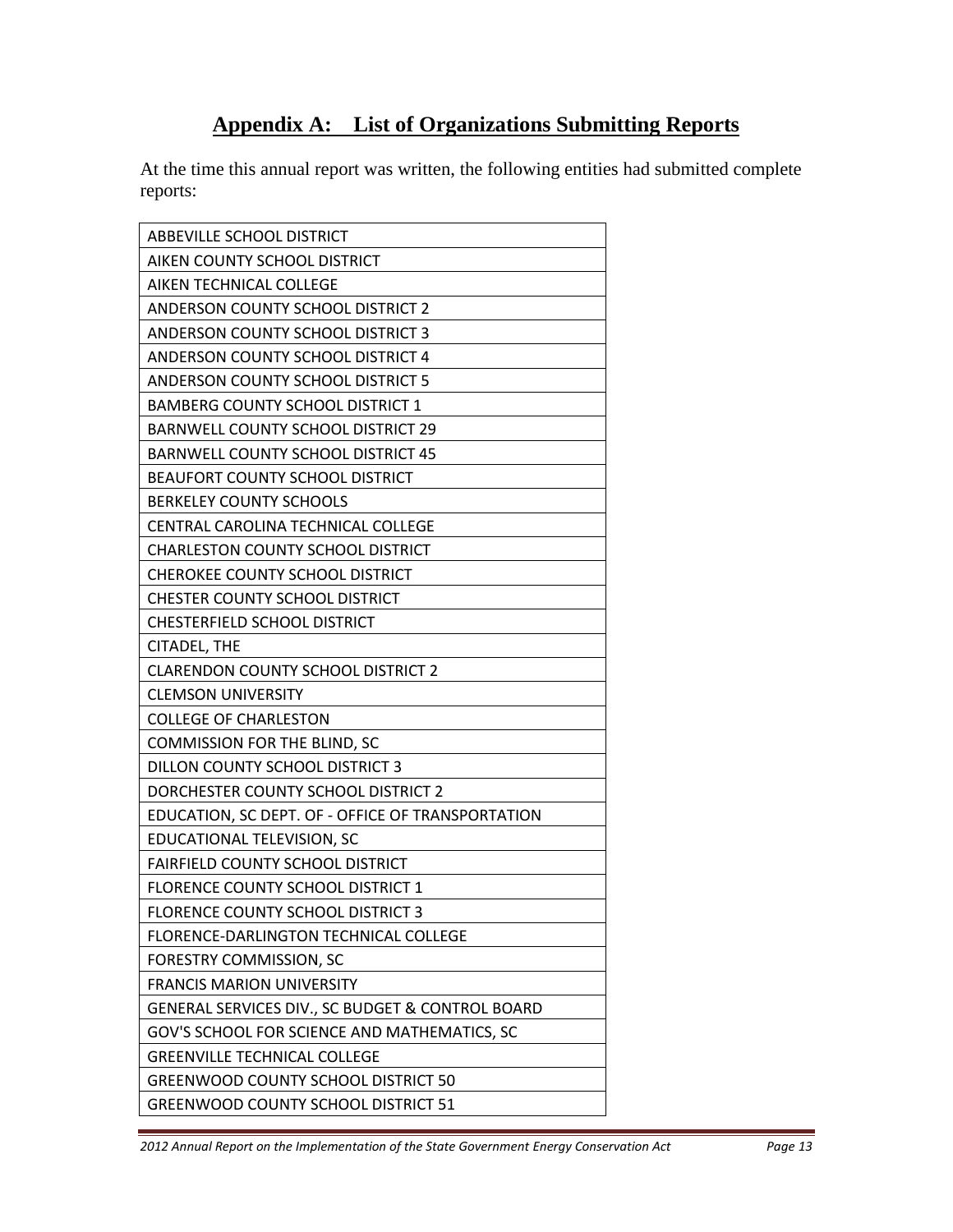| HORRY-GEORGETOWN TECHNICAL COLLEGE                |
|---------------------------------------------------|
| JOHN DE LA HOWE SCHOOL                            |
| JUVENILE JUSTICE, SC DEPARTMENT OF                |
| KERSHAW COUNTY SCHOOL DISTRICT                    |
| LABOR, LICENSING & REGULATIONS, SC - FIRE ACADEMY |
| LANCASTER COUNTY SCHOOL DISTRICT                  |
| <b>LANDER UNIVERSITY</b>                          |
| LEXINGTON COUNTY SCHOOL DISTRICT 1                |
| LEXINGTON COUNTY SCHOOL DISTRICT 2                |
| LEXINGTON COUNTY SCHOOL DISTRICT 3                |
| LEXINGTON COUNTY SCHOOL DISTRICT 4                |
| LEXINGTON RICHLAND SCHOOL DISTRICT 5              |
| <b>MARION COUNTY SCHOOL DISTRICT 1</b>            |
| <b>MEDICAL UNIVERSITY OF SC</b>                   |
| MENTAL HEALTH, SC DEPT.                           |
| <b>MIDLANDS TECHNICAL COLLEGE</b>                 |
| MILITARY DEPARTMENT, SC - ARMY NATIONAL GUARD, SC |
| MOTOR VEHICLES, SC DEPT. OF                       |
| NATURAL RESOURCES, SC DEPT. OF                    |
| NEWBERRY COUNTY SCHOOL DISTRICT                   |
| OCONEE COUNTY SCHOOL DISTRICT                     |
| ORANGEBURG COUNTY SCHOOL DISTRICT 4               |
| <b>ORANGEBURG COUNTY SCHOOL DISTRICT 5</b>        |
| ORANGEBURG-CALHOUN TECHNICAL COLLEGE              |
| PATRIOT'S POINT DEVELOPMENT AUTHORITY             |
| PICKENS COUNTY SCHOOL DISTRICT                    |
| PUBLIC SAFETY, SC DEPARTMENT OF                   |
| RICHLAND COUNTY SCHOOL DISTRICT 1                 |
| RICHLAND COUNTY SCHOOL DISTRICT 2                 |
| SC LAW ENFORCEMENT                                |
| SEA GRANT CONSORTIUM, SC                          |
| SPARTANBURG COMMUNITY COLLEGE                     |
| SPARTANBURG SCHOOL DISTRICT 2                     |
| SPARTANBURG SCHOOL DISTRICT 3                     |
| SPARTANBURG SCHOOL DISTRICT 4                     |
| SPARTANBURG SCHOOL DISTRICT 5                     |
| SPARTANBURG SCHOOL DISTRICT 6                     |
| SPARTANBURG SCHOOL DISTRICT 7                     |
| <b>SUMTER SCHOOL DISTRICT</b>                     |
| TRANSPORTATION, SC DEPARTMENT OF, DISTRICT 1      |
| TRANSPORTATION, SC DEPARTMENT OF, DISTRICT 2      |
| TRANSPORTATION, SC DEPARTMENT OF, DISTRICT 3      |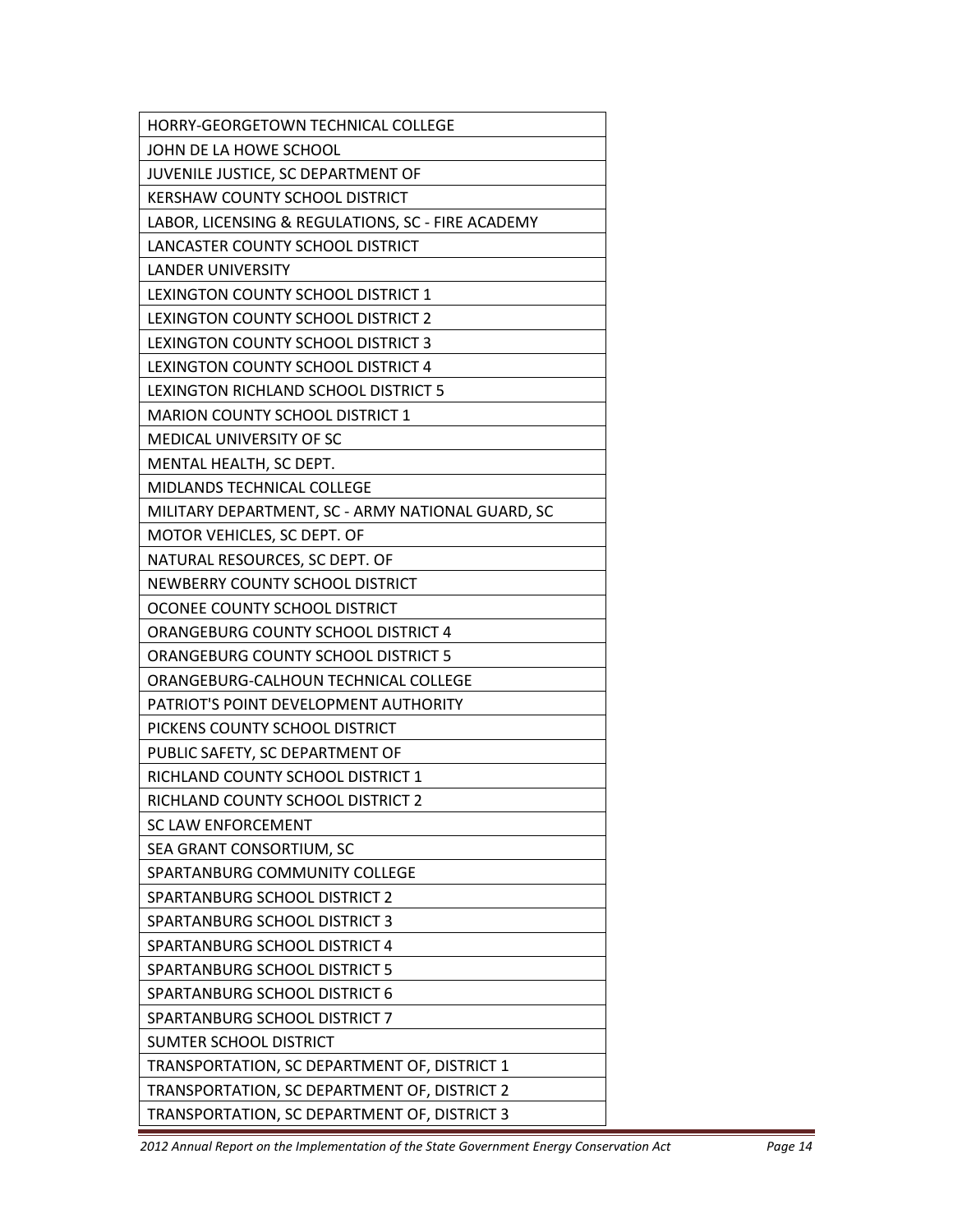| TRANSPORTATION, SC DEPARTMENT OF, DISTRICT 4   |
|------------------------------------------------|
| TRANSPORTATION, SC DEPARTMENT OF, DISTRICT 5   |
| TRANSPORTATION, SC DEPARTMENT OF, DISTRICT 6   |
| TRANSPORTATION, SC DEPARTMENT OF, DISTRICT 7   |
| TRANSPORTATION, SC DEPARTMENT OF, HEADQUARTERS |
| <b>TRI-COUNTY TECHNICAL COLLEGE</b>            |
| <b>TRIDENT TECHNICAL COLLEGE</b>               |
| <b>USC AIKEN</b>                               |
| <b>USC COLUMBIA</b>                            |
| <b>USC LANCASTER</b>                           |
| <b>USC SALKEHATCHIE</b>                        |
| <b>USC SUMTER</b>                              |
| <b>USC UNION</b>                               |
| <b>USC UPSTATE</b>                             |
| <b>VOCATIONAL REHABILITATION, SC</b>           |
| <b>WILLIAMSBURG COUNTY SCHOOL DISTRICT</b>     |
| <b>WILLIAMSBURG TECHNICAL COLLEGE</b>          |
| <b>WINTHROP UNIVERSITY</b>                     |
| YORK COUNTY SCHOOL DISTRICT 1                  |
| YORK COUNTY SCHOOL DISTRICT 2                  |
| YORK COUNTY SCHOOL DISTRICT 3                  |
| YORK COUNTY SCHOOL DISTRICT 4                  |
| YORK TECHNICAL COLLEGE                         |

At the time this annual report was written, the following entities had submitted partially complete reports:

| ALLENDALE COUNTY SCHOOL DISTRICT           |
|--------------------------------------------|
| <b>BAMBERG COUNTY SCHOOL DISTRICT 2</b>    |
| <b>BARNWELL COUNTY SCHOOL DISTRICT 19</b>  |
| CALHOUN COUNTY SCHOOL DISTRICT             |
| <b>CLARENDON COUNTY SCHOOL DISTRICT 1</b>  |
| <b>COASTAL CAROLINA UNIVERSITY</b>         |
| <b>COLLETON COUNTY SCHOOL DISTRICT</b>     |
| <b>CORRECTIONS, SC DEPARTMENT OF</b>       |
| CRIMINAL JUSTICE ACADEMY, SC               |
| DARLINGTON COUNTY SCHOOL DISTRICT          |
| DILLON COUNTY SCHOOL DISTRICT 4            |
| DISABILITIES AND SPECIAL NEEDS, SC DEPT OF |
| DORCHESTER COUNTY SCHOOL DISTRICT 4        |
| EMPLOYMENT & WORKFORCE, SC DEPT.           |
| <b>FLORENCE COUNTY SCHOOL DISTRICT 2</b>   |
| <b>FLORENCE COUNTY SCHOOL DISTRICT 5</b>   |